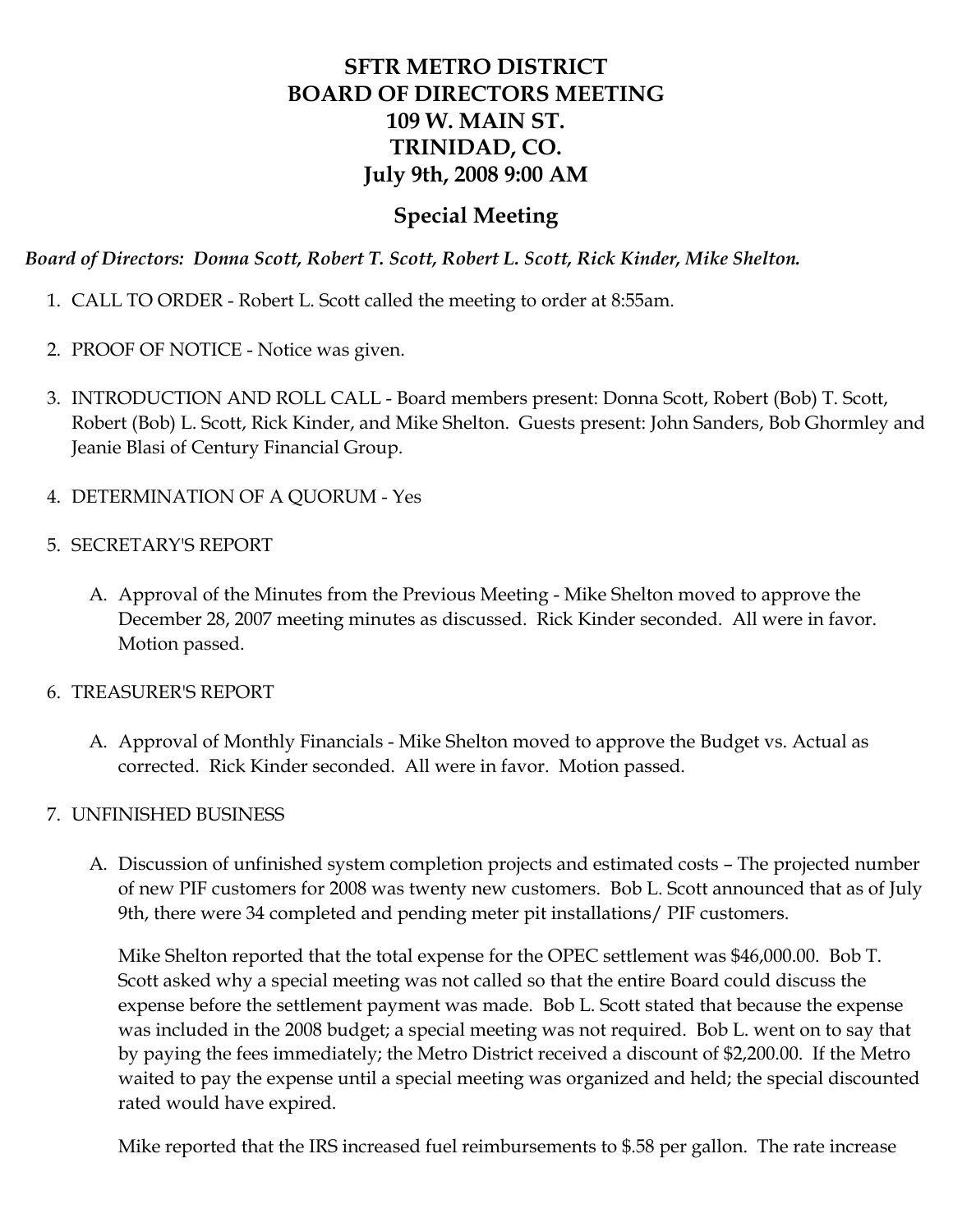was made effective July 1st, 2008 and is retroactive thru January 1st, 2008. The rate increase will most likely cause the fuel reimbursements for the District to double resulting in going over the districts budgeted amount. Mike reported that the District may also go over budget on System Repairs. Jeanie Blasi will look into a possible mathematical error under the System Operator account and re email the revised Budget vs. Actual to the Board. Budgeted funds for System Modifications has not been spent as of July, 9th. 3800 feet of problematical pipeline across lower Gallinas Canyon, starting on Fox Trail and continuing up Mountain Meadow Overlook will be replaced in the next few weeks. Mike will attempt to payoff extra bonds when the semi annual payment comes due in August.

Rick Kinder stated that there were no unusual cost related to water testing and that all expenses were for the regular tests.

The Board discussed having a special meeting in the fall to amend the 2008 budget due to the under budgeting of a few accounts. Bob L. agreed to contact the Metro's attorney to determine the procedures for conducting and giving notice of the meeting. Bob L. will email the Board with his findings.

The Board received copies of the latest SFTR meter readings. It was reported that there are still many undetected water leaks on the system as well as meter inaccuracies. Bob L. stated that he is exploring other types of meter designs that are better suited for lower water flow. The district will be purchasing a few of the new meters and testing them out in various areas of the ranch.

- B. Proposal by John Sanders for radio signal pump and tank monitoring Special Guest, John Sanders was present to present his research on the radio signal pump and tank monitoring system. John discussed a spreadsheet which compared Timberline Electric and Control Corp. proposal totaling 62,000.00 and his proposal which totaled 16,600.00 for parts only and donating his engineering and installation time. The proposed project will installed in two phases with the first phase put in place by John Sanders and volunteers After much Board discussion; Bob L. Scott made a motion to approve the first phase of John Sanders project for \$10,000.00 and fund the project thru Phase A with emergency reserve funds until the 2008 budget has been modified to allow funding of the project under its own line item. Mike Shelton seconded the motion. Bob L. Scott, Mike Shelton and Rick Kinder were in favor. Donna and Bob T. Scott abstained from the vote. Motion passed.
- C. Update on water extension contract with city Bob L. reported that the contract with the City of Trinidad is still being negotiated. & NBSP; A formal vote will take place at the City Council meeting held on Tuesday, July 15th at 7pm. If the council votes in favor or extending the contract, it will be good through 2018; however rates will most likely increase.

### 8. NEW BUSINESS

A. Discussion of consumer confidence report - Rick Kinder stated that due to tardiness through the post office, he did not get the report back until June 28th. Rick said that there were no violations this year and that next year the testing will be more costly. Rick recognized Linda Vigil from the City of Trinidad for her help with the report and stated that he has been working with Jim Iuppa of Trinidad Lake Ranches POA on completing the report. Upon completion; the report will be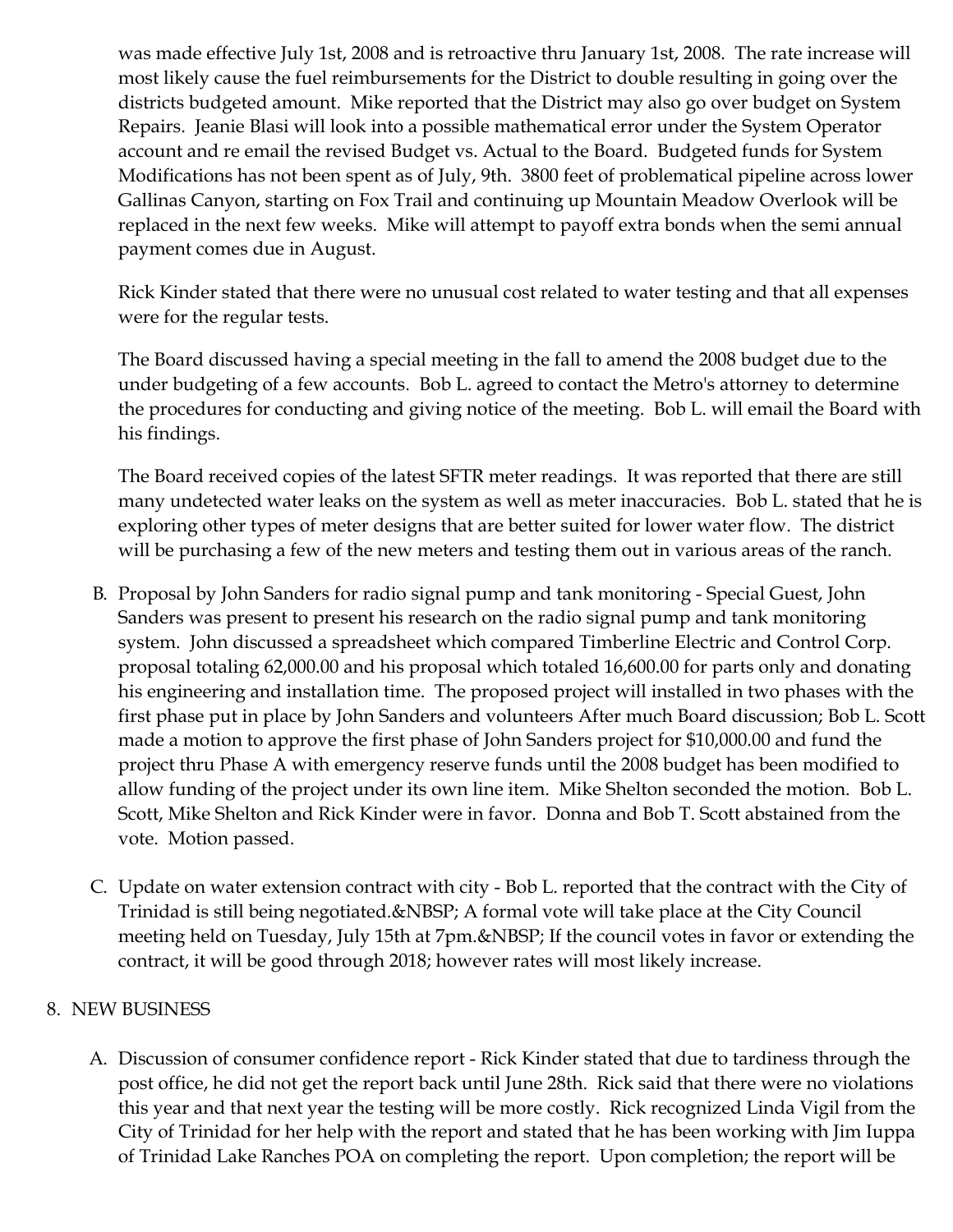available for all SFTR Metro District customers at the Districts business office or by contacting Rick himself.

- B. Discussion of water loss figures Bob L. reported that the water short fall is most likely due to inaccurate meters and leakage. Bob T. asked if a leak analysis has been preformed. Bob L. said that leak analysis is a time consuming procedure that none of the volunteers have had the time to perform. Bob L. went on to say that the replacement of the poorly installed high pressure water line across lower Gallinas canyon may stop some of the leaks... Meter inaccuracies also contribute to the shortfall and by replacing a few of them with low-flow reading meters, the deficit may decrease as well. Mike stated that the best way to detect leaks is to check both the City's meter at the same time the rest of the meters in the water system are read.
- 9. ADJOURNMENT Being no further business; Bob T. Scott moved to adjourn the meeting at 10:35am. Mike Shelton seconded the motion. All were in favor. Motion passed.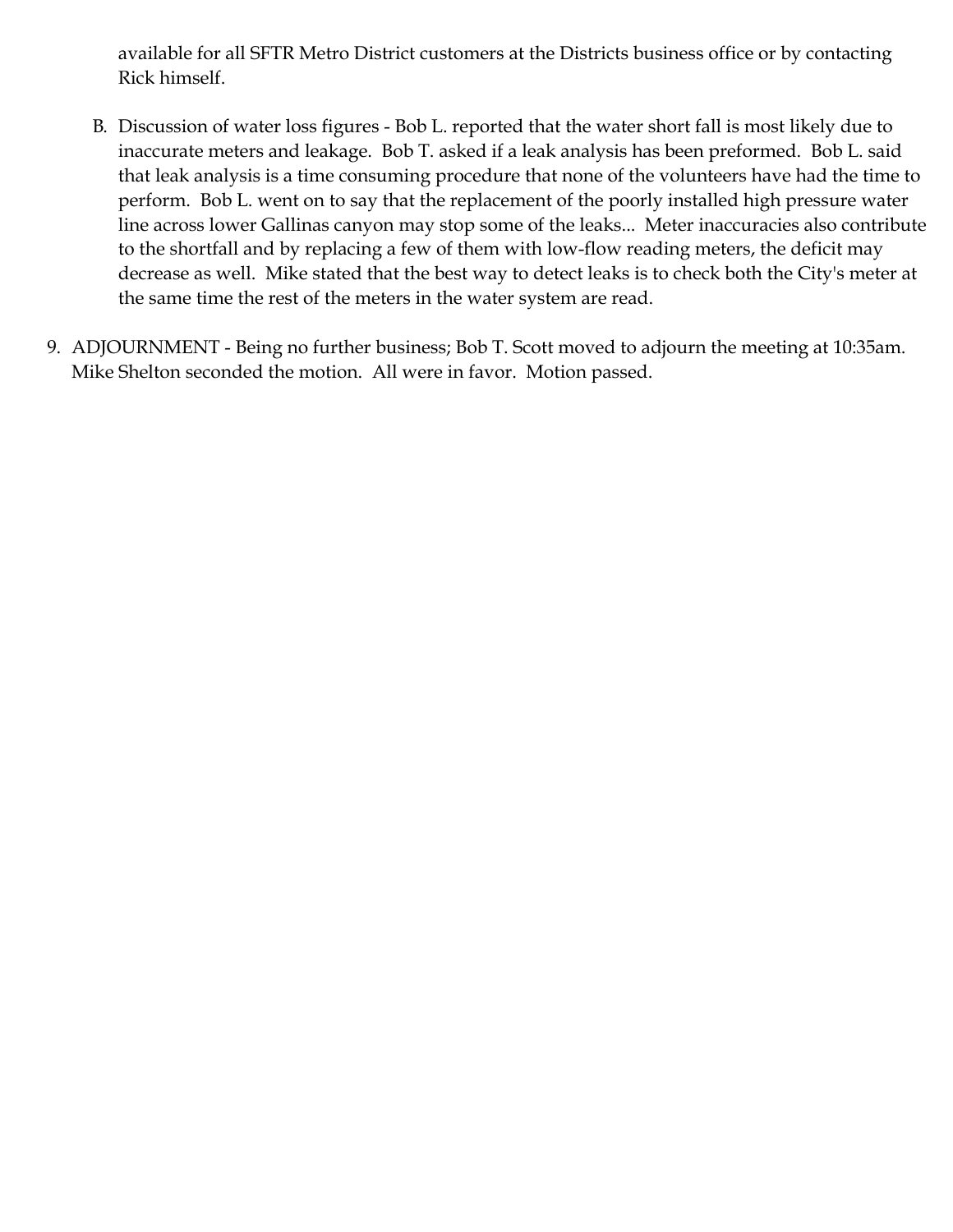## **SFTR METRO DISTRICT BOARD OF DIRECTORS MEETING Santa Fe Trail Ranch December 30th, 2008**

*Board of Directors: Bob L. Scott, Mike Shelton, Rick Kinder, Bob T. Scott, Donna Scott*

Meeting was called to order by Bob L. Scott at 9am.

Proof of notice was given.

**Introduction and roll call** – All board members present. Guests – RC Ghormley, Val Allred, John Sanders, and Kelli Dochter

#### **Quorum was determined.**

**Secretary's report** – Donna moved to approve the minutes, Rick 2nd. Motion passed.

**Treasurer's report** – Mike discussed the budget vs. actual and the amended budget. Mike talked about setting up a process of monitoring the funds. He also discussed the expenses due to the installation costs of meter pits and the increased revenue. He also mentioned the foreclosure proceedings and the increased costs of legal fees. Group discussed the categories used for bookkeeping and simplifying the accounts so they match the budget. Mike Shelton moved to accept the financials, Rick 2nd, all in favor, motion passed.

Discussion took place regarding the 2009 budget and the adding of the bad debt. Also the legal fees were discussed. Mike suggested leaving the legal fee budget at \$1,500 and adds foreclosure recovery for \$8,500 in income and \$8,500 as foreclosure expense. This item will be a wash and will not change the bottom line of the budget. The group decided not to include the bad debt category.

Bob T made a motion to make the above changes, 2nd by Mike. All in favor, motion passed.

Bob T made a motion to adopt the budget for 2009, Rick 2nd, all in favor, motion passed.

Bob T asked about the CD and wanted to know the actual percentage rate and when it matures. Mike had the CD available and discussed the possibility of putting more in the CD and/or laddering more CD's.

General discussion was brought up around the foreclosures. Mike mentioned that some of the folks may not be able to be served. Mike mentioned the foreclosure process is improving collections.

John Sanders presented on the control system installation. He presented a three sheet report and showed the latest expenses. John will also add another column to total the actual expenses. John also presented an inventory of the items purchased, the costs of those items, and how they are used. Bob L mentioned that the tank 1 system is working really well and he is looking forward to getting tank 2 and 3 online. John mentioned that there will be a PLC on each tank. The biggest delay to get to the next deadline is the options on the radios and which ones to choose. After that, licensing has to be approved for the radios. Likely that will take between 30 – 60 days. All tanks should be online sooner than 90 days. There was some discussion about the accuracy of measurements of the new system.

#### **New Business –**